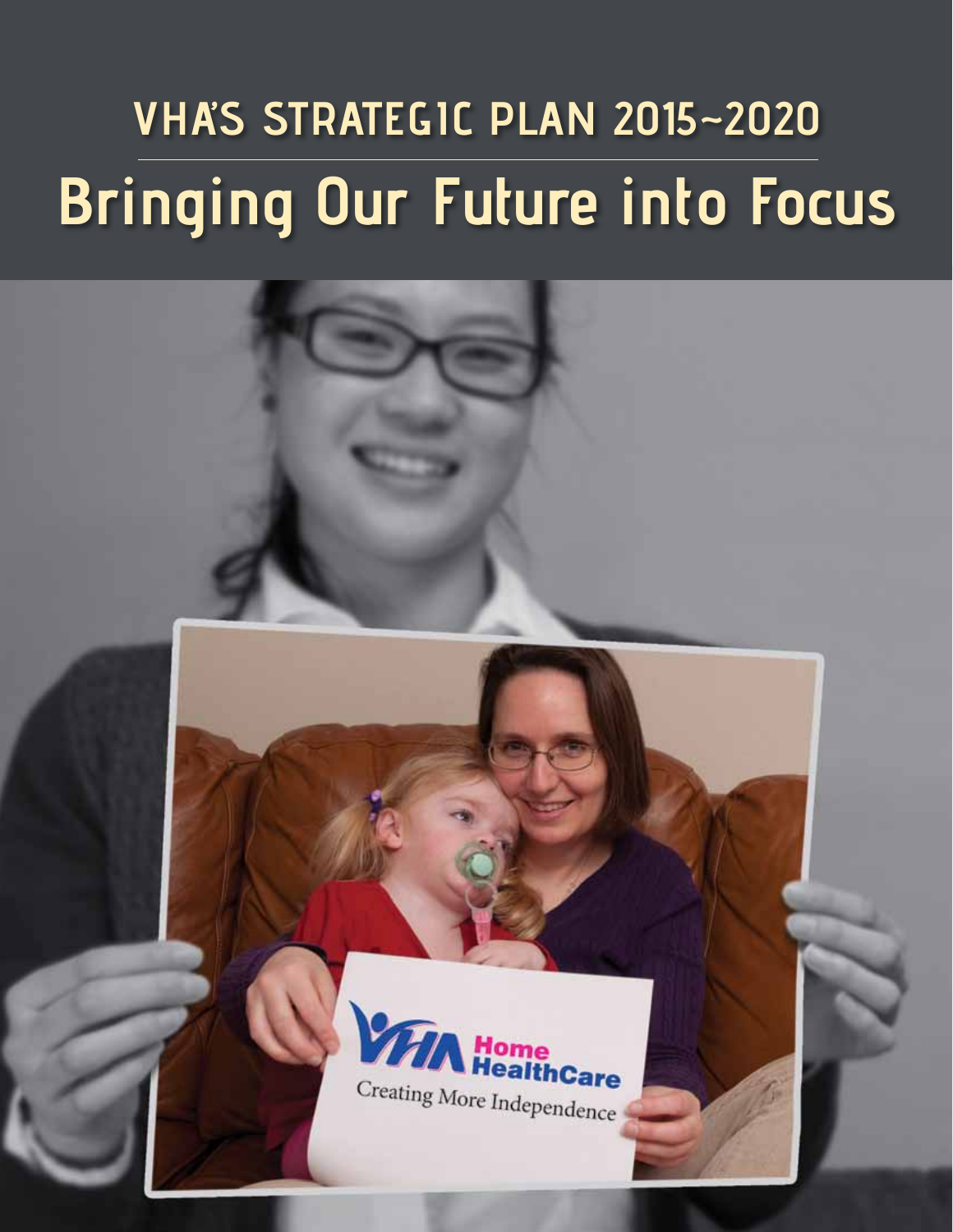

## **Message from the CEO and Board Chair**

fter much thought, deliberation and spirited debate, we're delighted to<br>present VHA Home HealthCare's Strategic Plan for 2015-2020. The p<br>culmination of input from our staff and service providers, leadership tea<br>hoard momb present **VHA Home HealthCare's Strategic Plan for 2015-2020**. The plan is a **N**culmination of input from our staff and service providers, leadership team, board members, community partners and, most importantly, the client and family members we are here to serve. While our focus on enhancing meaningful client and family engagement is still in its early stages, our ambitious five-year plan puts client and family wants, needs and insights at the centre of VHA's vision.

Becoming More Attuned to client, caregiver and partner voices helps us deliver on our mission of *creating possibilities for more independence*, empowering people to make informed care decisions for themselves and their families.

Open, respectful and harmonious relationships are at the core of all three strategic pillars.

We know systemic challenges are too big solve on our own: we must closely collaborate with others to deliver responsive, quality care to those who need it most. Building on existing partnerships and fostering new ones to be **More Connected** not only assures our relevance in a rapidly evolving health-care system, but impels VHA to break new ground in research and development of integrated solutions that reflect the needs of the community.

Realizing More Inspired Solutions is only possible if we tap into the energy and expertise of our staff, service providers and tech-savvy partners to drive best practices, improve the client experience and deliver equitable, sustainable solutions for Ontarians.

A lot has changed in the 90 years since VHA began its work in the community. But despite technological, social and medical advances, the heart of spectacular care remains unchanged: focusing on clients' needs and their preferences for when, where and how they receive care.

This five-year plan is a snapshot of our strategic priorities. While it doesn't begin to capture the enormous amount of work, energy and dedication required to deliver on these, we're inspired and excited by this big picture – and we hope you are too!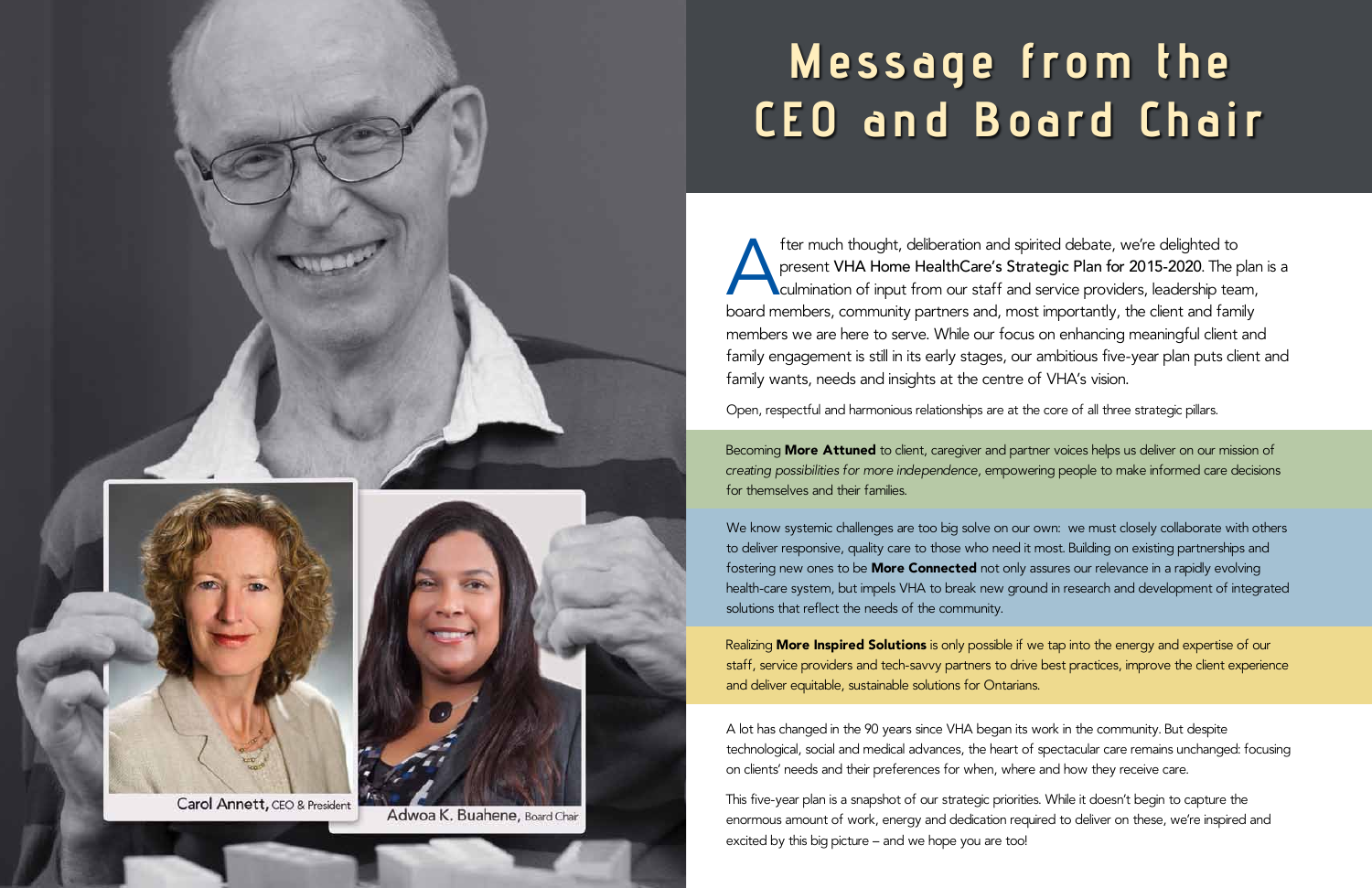## **MORE ATTUNED**

*Engaging client, caregiver and partner voices to foster innovations, specializations and quality improvements that enrich the care experience.* 

UP are commitment to providing spectacular client and family centred care<br>remains as strong as when VHA began in 1925. We believe our care m<br>client-driven, because what matters most to clients and their families is<br>counts. remains as strong as when VHA began in 1925. We believe our care must be client-driven, because what matters most to clients and their families is what counts. We need to listen more attentively to these voices to help us shape how care is best organized, delivered and experienced. We must continue to hold ourselves accountable for addressing the unique needs of clients by:

- helping them regain or maintain their independence
- **•** providing high-quality care and simple comforts and;
- **•** working with our partners to develop more integrated health care models and advance innovation to find more efficient, effective ways of delivering the best possible care for all.

Home care is by necessity all things to all people: caring for individuals of all ages who have a wide range of health conditions and complex needs. VHA will continue its work of serving the diverse needs of our communities – whether they are related to language, sexual orientation, culture or those who experience marginalization and health inequities. Our five-year strategic priorities, however, also aim to carve out specialties and targeted approaches that position us as "go to" leaders in the community.

## **Five-Year Strategic Priorities**

- **•** Engage clients and family caregivers effectively, meaningfully and appropriately in all we do to improve the care experience.
- **•** Specialize in care for children with complex medical needs and people with cognitive impairment – growing and sharing our expertise.
- **•** Keep relentless focus on continuous quality improvement for everything we do in client safety, care delivery and evidenced-based practice.
- **•** Further develop self-management approaches and integrated service models that create more independence for those living with chronic diseases.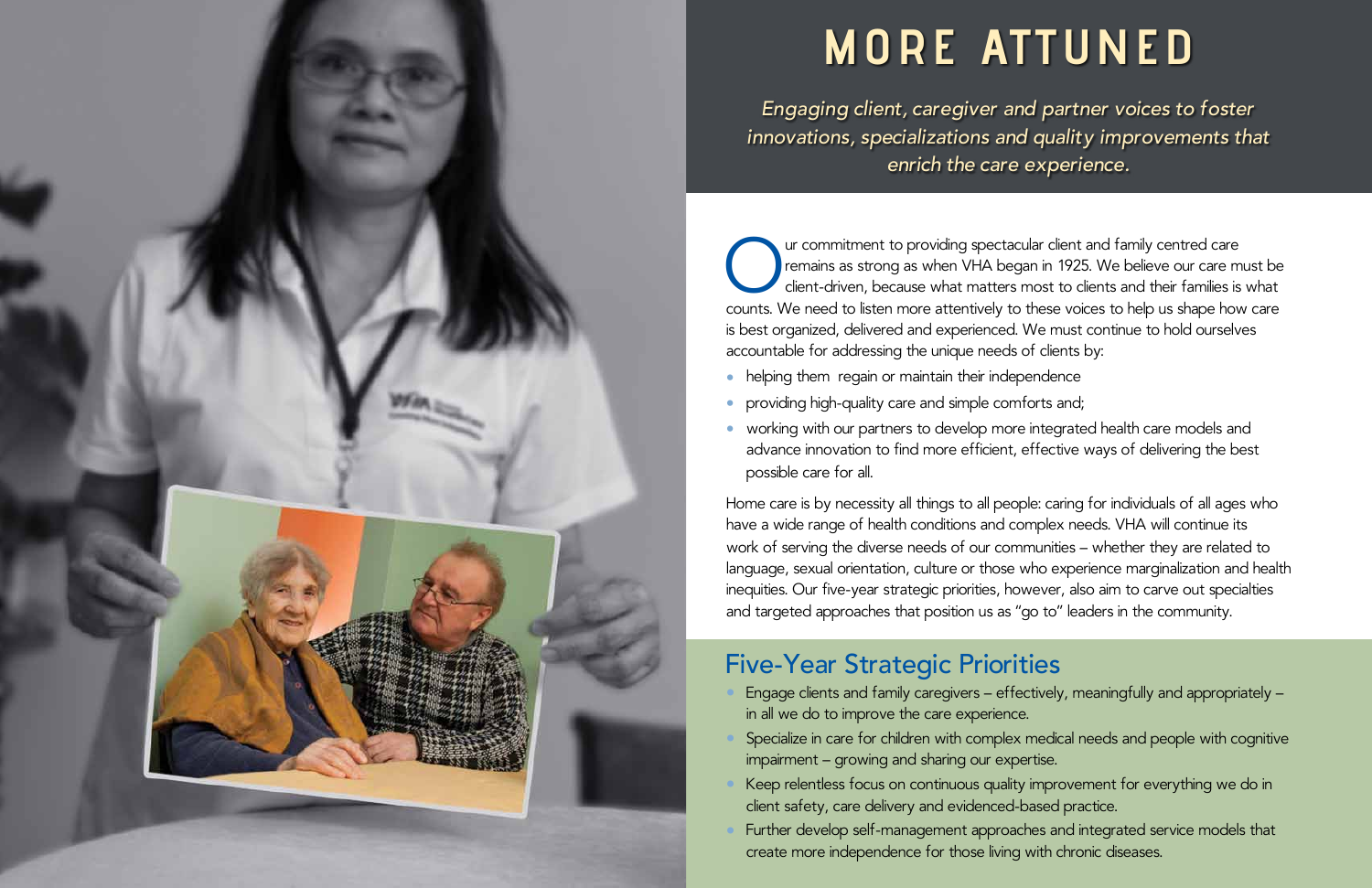

## **MORE CONNECTED**

*Partnering to grow, innovate and transform home health and community care.*

The status quo is not an option. Size matters in a competitive market where<br>industry mergers happen often. In the current environment of financial<br>restraint, we need to find efficiencies by growing our business and<br>streaml he status quo is not an option. Size matters in a competitive market where industry mergers happen often. In the current environment of financial restraint, we need to find efficiencies by growing our business and development and research. These investments are critical to delivering the highest quality of care for clients and their families. Achieving this also requires concerted focus on strategic partnerships and alliances both within and outside our sector.

Providing all our clients with exemplary service that is integrated and seamless is a top priority. We will build upon existing service and contract foundations, with a special eye on expanding nursing capacity in the Greater Toronto Area (GTA) as nursing is often central to integrated service delivery in the community.

- **•** Participate in new models of collaborative and integrated care that improve client experiences and outcomes.
- **•** Make linkages with academic, business and/or health-care partners to build new knowledge and innovative services/products that help people remain safely at home.
- **•** Build our nursing capacity with a focus of expansion in the GTA.
- **•** Expand our charitable services through new revenue streams and partnerships.

As a charitable organization, we take to heart the need to make sure we have the capacity to provide home and community support services for those people in our communities who are most marginalized and vulnerable.

### **Five-Year Strategic Priorities**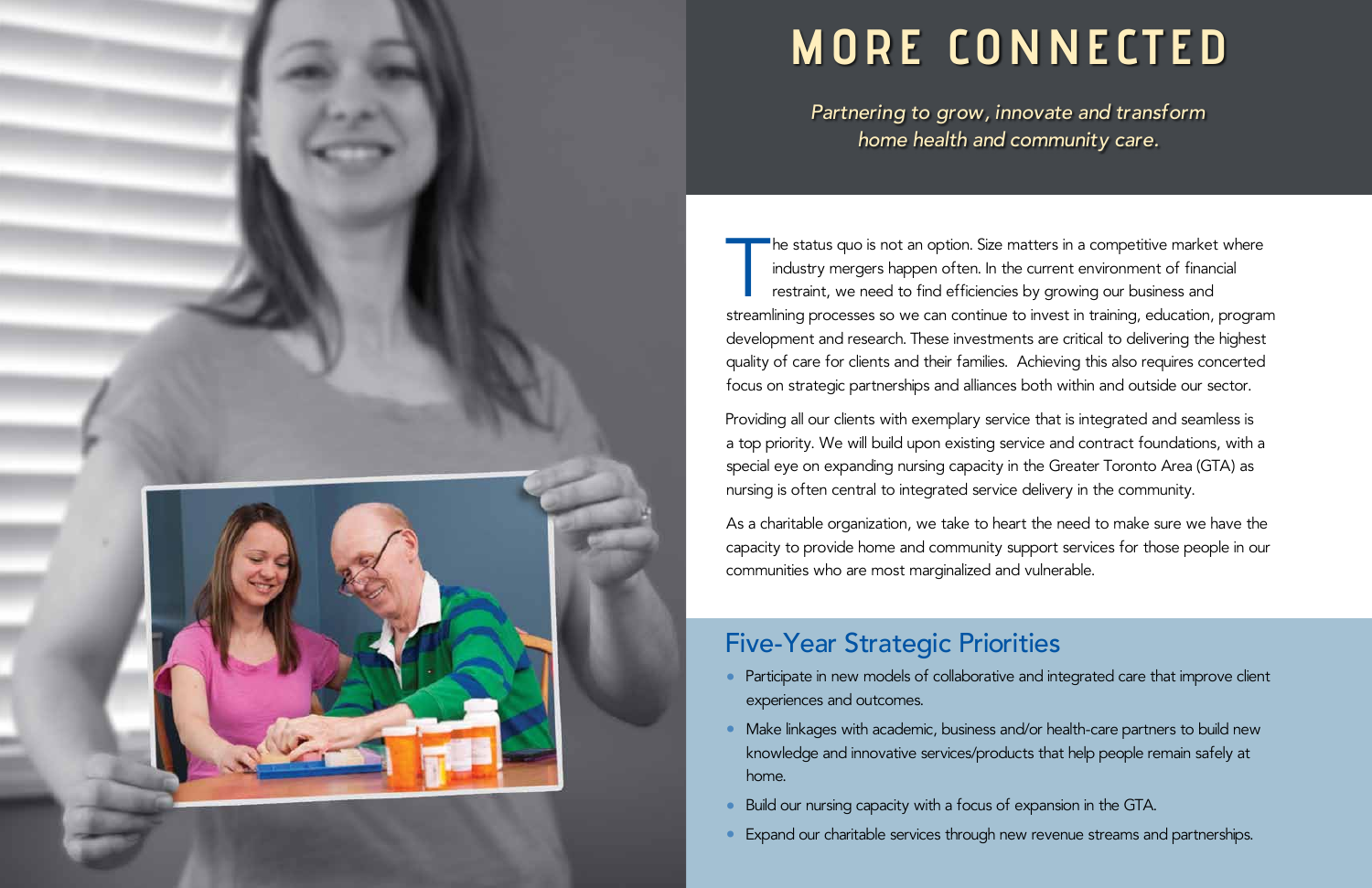

## **MORE INSPIRED SOLUTIONS**

*Investing in our talent and technology to create more spectacular care.*

aving the right talent and technology in place matters not only in shaping the<br>best experience and outcomes for our clients but also in maximizing our overa<br>efficiency. We need to accelerate our investment in our people, e best experience and outcomes for our clients but also in maximizing our overall efficiency. We need to accelerate our investment in our people, ensuring they have the right outlook, skills, training and tools necessary to do their best possible work. Ample evidence links staff satisfaction with high quality of care, positive client experience, innovation and productivity.

We must attract and retain a workforce that is exceptional – enthusiastic, fully engaged and valued. We also need to invest substantially in technology to streamline administrative functions, create an electronic record (for all disciplines and clients) and free up more time for our clinicians to provide direct care. Identifying and using accessible in-home technology with clients and families to increase independence and manage their care needs is also on our radar.

## **Five-Year Strategic Priorities**

- **•** Engage and inspire staff to drive best practices, service and process improvements to create better care and a better workplace.
- **•** Boost staff competencies to meet increasingly complex client needs and our populations of focus.
- **•** Leverage technology to:
	- **•** Increase productivity and uncover efficiencies.
	- **•** Enhance communication and access to resources at VHA and with our clients and partners in the community.
	- **•** Foster service delivery innovation.
	- Improve the collection and use of quality indicator data, including client outcome data, for better decision-making and evidence-based clinical practice.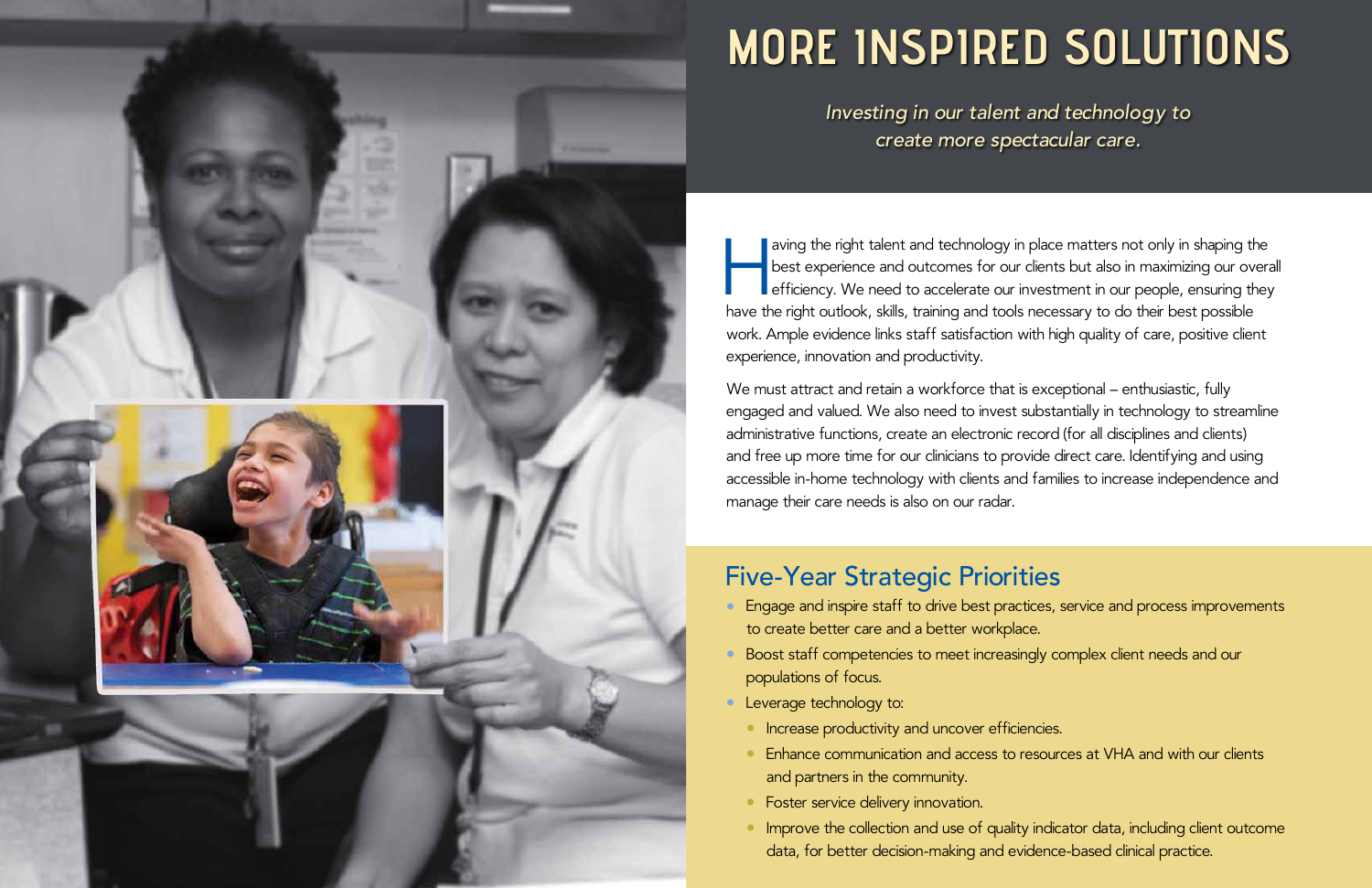# **Monitoring our Progress**

 $\begin{bmatrix} \frac{1}{2} & \frac{1}{2} \\ \frac{1}{2} & \frac{1}{2} \end{bmatrix}$ t's one thing to craft our desired future but the real proof of our strategic plan's effectiveness will come by taking ongoing progress snapshots – precise **n** measurements, key performance indicators and meaningful surveys – to evaluate how well we're doing. This critical information will help us ensure our vision stays focused and that we're held accountable to our organization, community partners, funders and, most importantly, the clients and their families we serve day in and day out.

As we continue growing our team of client and family members, we invite you to join us. Whether it's to offer feedback on our strategic plan or to volunteer as a partner in helping us to deliver on our goals, we value your input.

VHA's board of directors will review our progress through quarterly performance and management reports, and ongoing meetings. Every year, we'll also pause to reflect on learnings, accomplishments and challenges to ensure planning for subsequent years stays aligned with our goals and priorities. There will be moments, especially when exploring "uncharted territory," where we'll need to stop and revaluate the evolving scene before us. Through keen observation and unwavering scrutiny, we'll work to get it right. We will guide and inspire our team ensuring that clients and caregivers' care priorities become our care priorities.

## **Share Your Voice**

Contact clientvoice@vha.ca or call 416-489-2500 or 1-888-314-6622 ext. 4327 for more information. We also welcome input from our service partners and funders. Together, we can make a big difference in the lives of countless individuals and families.